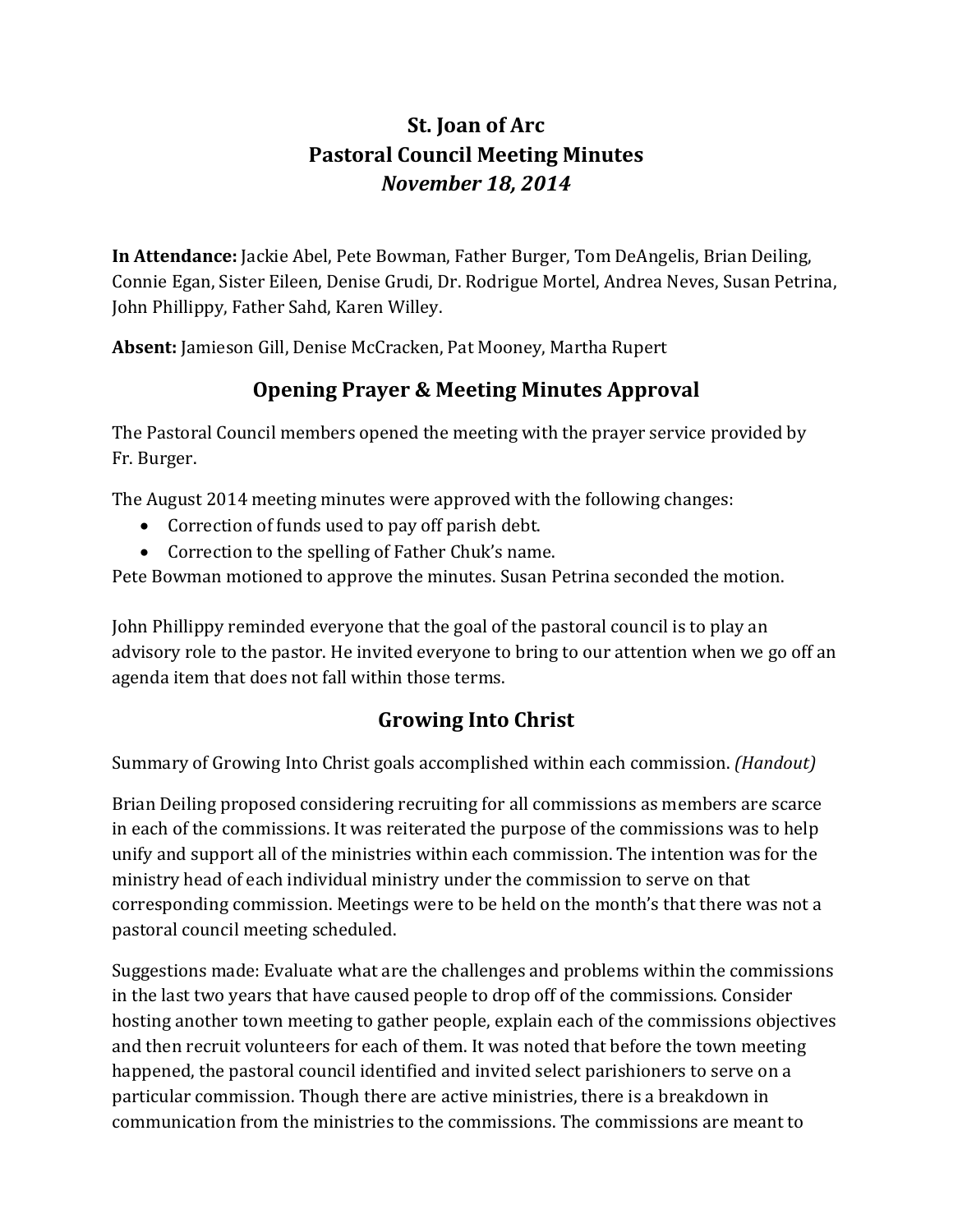serve in an advisory role to the individual ministries by offering ideas, direction and guidance.

#### **Liturgy & Worship**

Susan Petrina: Invited by Faith Formation & Evangelization to discuss merging the two commissions. A proposal was made to rename the Liturgy & Worship committee to become a commission. This will be discussed in a small group at a later date.

### **School Update**

School Update: Enrollment is up. Modular classroom is now being used. All security doors are now installed. Each door has cameras and security locks. Ipads are being introduced. Middle States accreditation process is coming to an end. New software is being integrated for grading. \$33,000 was raised by the Race for Education. The date for the Gala is April 25<sup>th</sup>. The fence has been working well and the signs have been added.

Closing prayer. Meeting adjourned at 8:32pm.

#### **Next meeting date to be announced.**